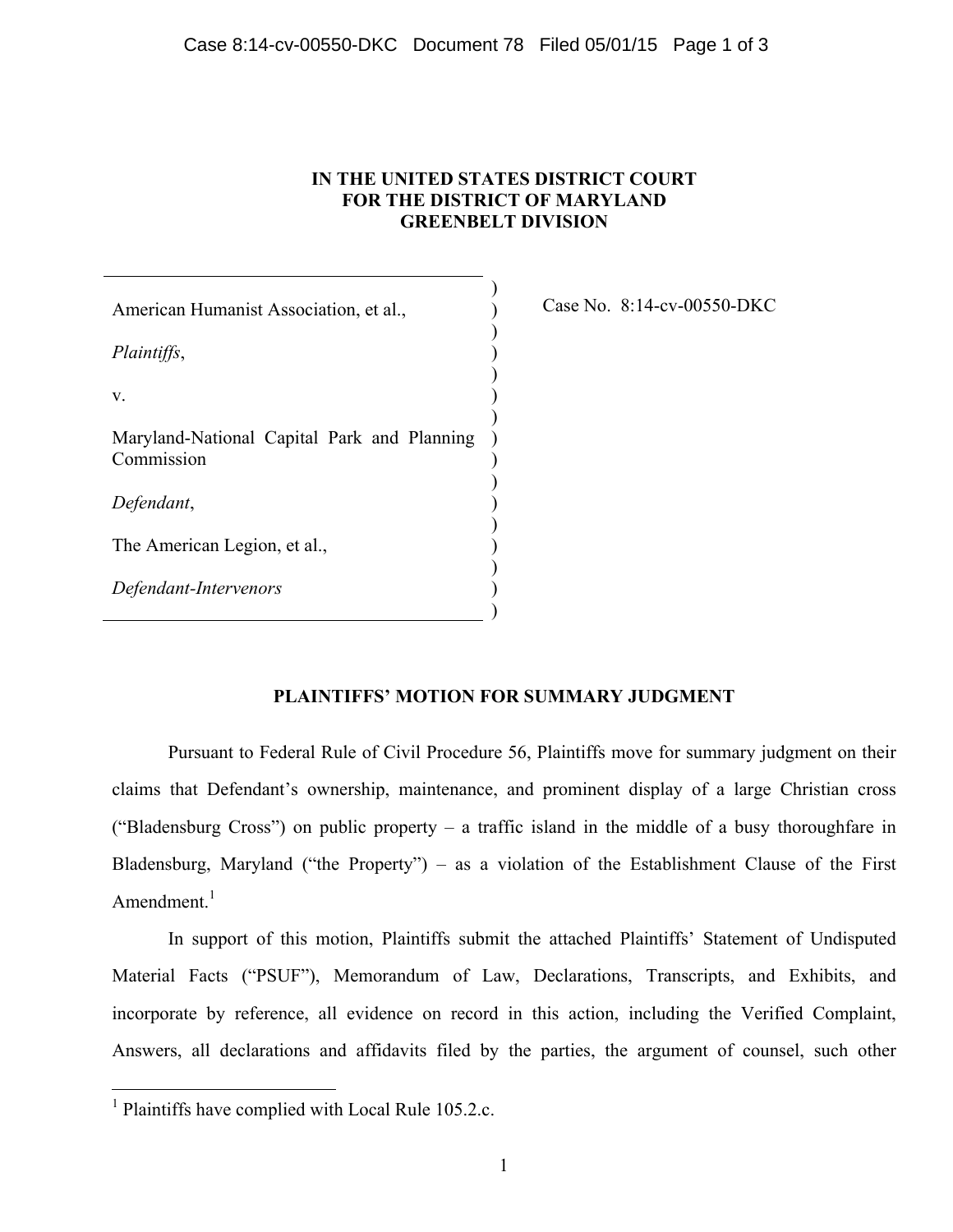## Case 8:14-cv-00550-DKC Document 78 Filed 05/01/15 Page 2 of 3

evidence as may be presented at the hearing on this motion, and such other matters of which the Court may take judicial notice.

The grounds for this motion are: (1) that no facts material to Plaintiffs' claims remain in dispute; and (2) that based on the undisputed facts as set forth in the PSUF, and for the reasons explained in the accompanying Memorandum of Law, Plaintiffs are entitled to judgment as a matter of law.

Accordingly, Plaintiffs respectfully request that this Court grant them summary judgment on their Establishment Clause claims, and that the Court issue an order awarding them the following relief:

1. A declaratory judgment that Defendant's ownership, maintenance and display of the Bladensburg Cross on public property violates the Establishment Clause of the First Amendment and is a violation of the Plaintiffs' constitutional rights under 42 U.S.C. § 1983;

2. Order Defendant to remove the Bladensburg Cross from the Property forthwith; or in the alternative, demolish the Bladensburg Cross or remove the arms of the Bladensburg Cross to form a non-religious slab or obelisk forthwith;

3. Permanently enjoin Defendant (and any successors or assigns) from displaying the Bladensburg Cross on public property and from taking other steps to maintain the Bladensburg Cross at the current location in violation of the Establishment Clause;

4. Award Plaintiff attorneys fees pursuant to 42 U.S.C. § 1988;

5. Award Plaintiffs nominal damages in the amount of \$1 each; and

6. Grant Plaintiffs such further relief as the Court deems proper.

Respectfully submitted,

May 1, 2015

/s/ Monica L. Miller MONICA L. MILLER, Esq. American Humanist Association 1777 T Street N.W., Washington, D.C, 20009 202-238-9088, mmiller@americanhumanist.org *facsimile* (202) 238-9003 CA Bar: 288343 / DC Bar: 101625